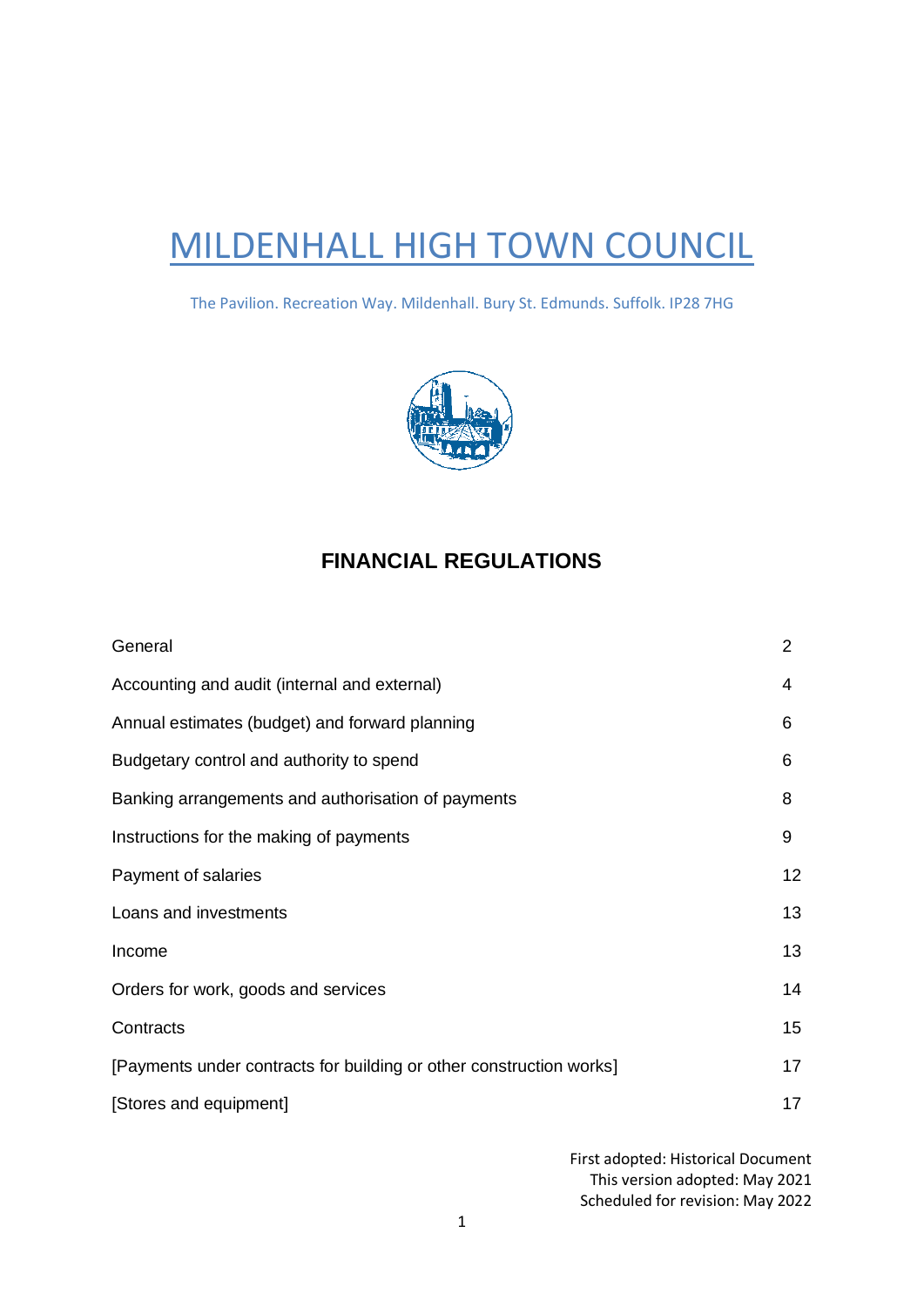| Assets, properties and estates                   | 17 |
|--------------------------------------------------|----|
| Insurance                                        | 18 |
| [Charities]                                      | 18 |
| Risk management                                  | 19 |
| Suspension and revision of Financial Regulations | 19 |

These Financial Regulations were adopted by the council at its meeting held in May 2021.

#### **1. General**

1.1. These financial regulations govern the conduct of financial management by the council and may only be amended or varied by resolution of the council. Financial regulations are one of the council's three governing policy documents providing procedural guidance for members and officers. Financial regulations must be observed in conjunction with the council's standing orders<sup>1</sup> and any individual financial regulations relating to contracts.

1.2. The council is responsible in law for ensuring that its financial management is adequate and effective and that the council has a sound system of internal control which facilitates the effective exercise of the council's functions, including arrangements for the management of risk.

1.3. The council's accounting control systems must include measures:

- for the timely production of accounts;
- that provide for the safe and efficient safeguarding of public money;
- to prevent and detect inaccuracy and fraud; and
- identifying the duties of officers.

1.4. These financial regulations demonstrate how the council meets these responsibilities and requirements.

<sup>1</sup> Model Standing Orders for Councils (2018 Edition) is available from NALC (©NALC 2018)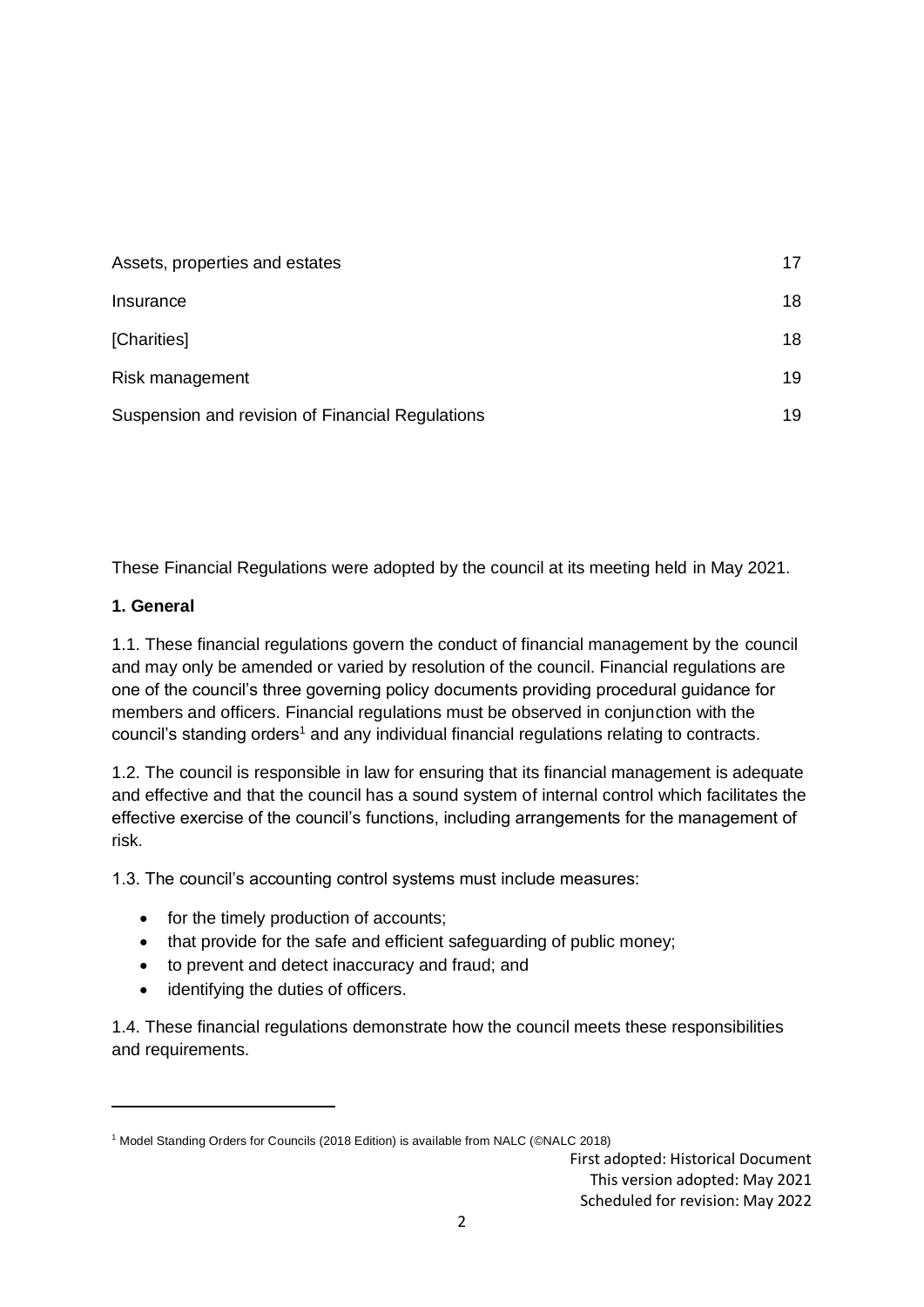1.5. At least once a year, prior to approving the Annual Governance Statement, the council must review the effectiveness of its system of internal control which shall be in accordance with proper practices.

1.6. Deliberate or wilful breach of these Regulations by an employee may give rise to disciplinary proceedings.

1.7. Members of council are expected to follow the instructions within these Regulations and not to entice employees to breach them. Failure to follow instructions within these Regulations brings the office of councillor into disrepute.

1.8. The Responsible Financial Officer (RFO) holds a statutory office to be appointed by the council. The Town Manager has been appointed as RFO for this council and these regulations will apply accordingly.

1.9. The RFO;

- acts under the policy direction of the council;
- administers the council's financial affairs in accordance with all Acts, Regulations and proper practices;
- determines on behalf of the council its accounting records and accounting control systems;
- ensures the accounting control systems are observed;
- maintains the accounting records of the council up to date in accordance with proper practices;
- assists the council to secure economy, efficiency and effectiveness in the use of its resources; and
- produces financial management information as required by the council.

1.10. The accounting records determined by the RFO shall be sufficient to show and explain the council's transactions and to enable the RFO to ensure that any income and expenditure account and statement of balances, or record of receipts and payments and additional information, as the case may be, or management information prepared for the council from time to time comply with the Accounts and Audit Regulations.

1.11. The accounting records determined by the RFO shall in particular contain:

- entries from day to day of all sums of money received and expended by the council and the matters to which the income and expenditure or receipts and payments account relate;
- a record of the assets and liabilities of the council; and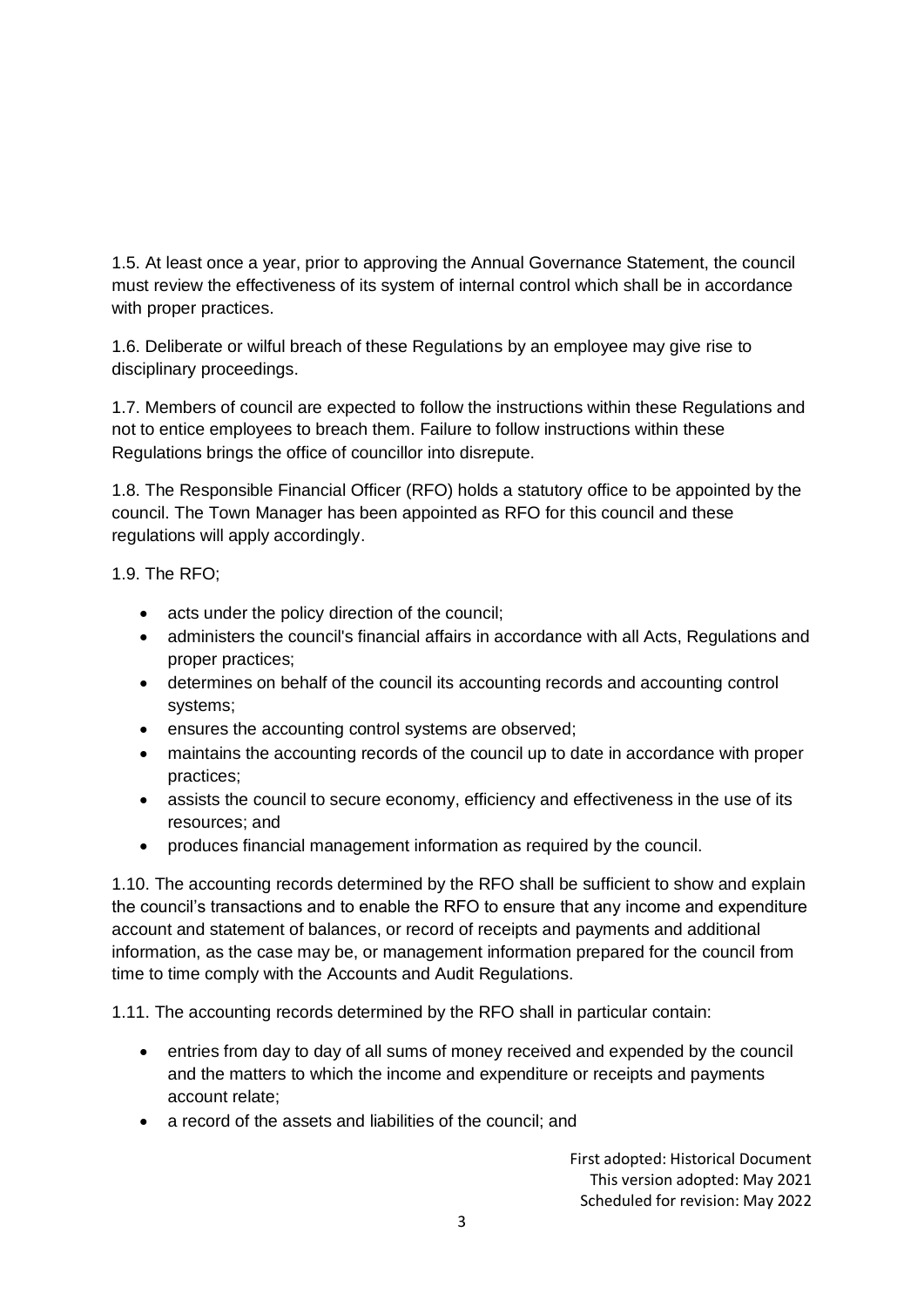• wherever relevant, a record of the council's income and expenditure in relation to claims made, or to be made, for any contribution, grant or subsidy.

1.12. The accounting control systems determined by the RFO shall include:

- procedures to ensure that the financial transactions of the council are recorded as soon as reasonably practicable and as accurately and reasonably as possible;
- procedures to enable the prevention and detection of inaccuracies and fraud and the ability to reconstruct any lost records;
- identification of the duties of officers dealing with financial transactions and division of responsibilities of those officers in relation to significant transactions;
- procedures to ensure that uncollectable amounts, including any bad debts are not submitted to the council for approval to be written off except with the approval of the RFO and that the approvals are shown in the accounting records; and
- measures to ensure that risk is properly managed.

1.13. The council is not empowered by these Regulations or otherwise to delegate certain specified decisions. In particular any decision regarding:

- setting the final budget or the precept (council tax requirement):
- approving accounting statements;
- approving an annual governance statement;
- borrowing;
- writing off bad debts;
- declaring eligibility for the General Power of Competence; and
- addressing recommendations in any report from the internal or external auditors, shall be a matter for the full council only.

1.14. In addition, the council must:

- determine and keep under regular review the bank mandate for all council bank accounts;
- approve any grant or a single commitment in excess of £5,000; and
- in respect of the annual salary for any employee have regard to recommendations about annual salaries of employees made by the relevant committee in accordance with its terms of reference.

1.15. In these financial regulations, references to the Accounts and Audit Regulations or 'the regulations' shall mean the regulations issued under the provisions of section 27 of the Audit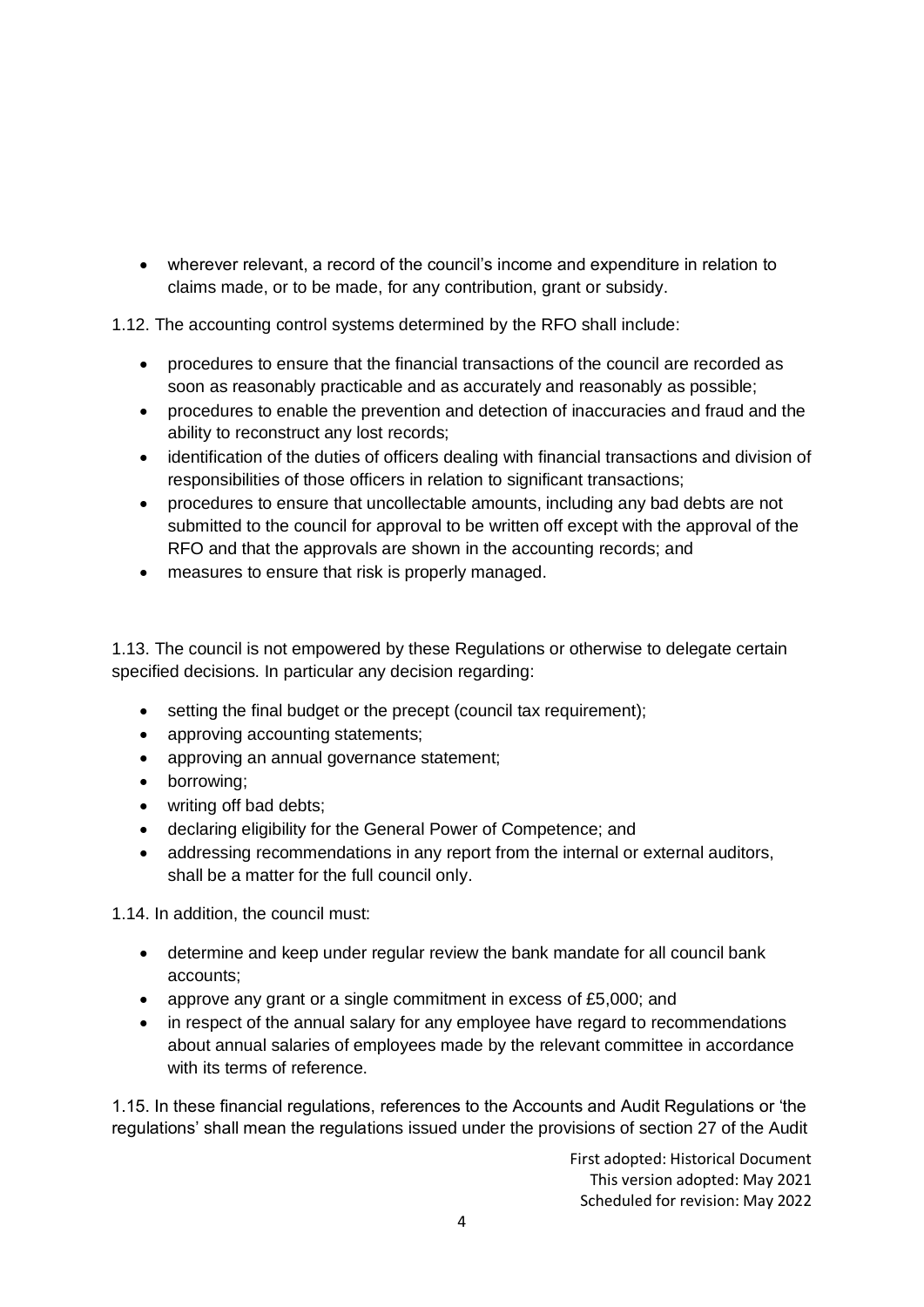Commission Act 1998, or any superseding legislation, and then in force unless otherwise specified.

In these financial regulations the term 'proper practice' or 'proper practices' shall refer to guidance issued in *Governance and Accountability for Local Councils - a Practitioners' Guide (England)* issued by the Joint Practitioners Advisory Group (JPAG), available from the websites of NALC and the Society for Local Council Clerks (SLCC).

## **2. Accounting and audit (internal and external)**

2.1. All accounting procedures and financial records of the council shall be determined by the RFO in accordance with the Accounts and Audit Regulations, appropriate guidance and proper practices.

2.2. On a regular basis, at least once in each quarter, and at each financial year end, a member other than the Chairman (or a cheque signatory) shall be appointed to verify bank reconciliations (for all accounts) produced by the RFO. The member shall sign the reconciliations and the original bank statements (or similar document) as evidence of verification. This activity shall on conclusion be reported, including any exceptions, to and noted by the council Establishment and Policy Committee.

2.3. The RFO shall complete the annual statement of accounts, annual report, and any related documents of the council contained in the Annual Return (as specified in proper practices) as soon as practicable after the end of the financial year and having certified the accounts shall submit them and report thereon to the council within the timescales set by the Accounts and Audit Regulations.

2.4. The council shall ensure that there is an adequate and effective system of internal audit of its accounting records, and of its system of internal control in accordance with proper practices. Any officer or member of the council shall make available such documents and records as appear to the council to be necessary for the purpose of the audit and shall, as directed by the council, supply the RFO, internal auditor, or external auditor with such information and explanation as the council considers necessary for that purpose.

2.5. The internal auditor shall be appointed by and shall carry out the work in relation to internal controls required by the council in accordance with proper practices.

2.6. The internal auditor shall:

- be competent and independent of the financial operations of the council;
- report to council in writing, or in person, on a regular basis with a minimum of one annual written report during each financial year;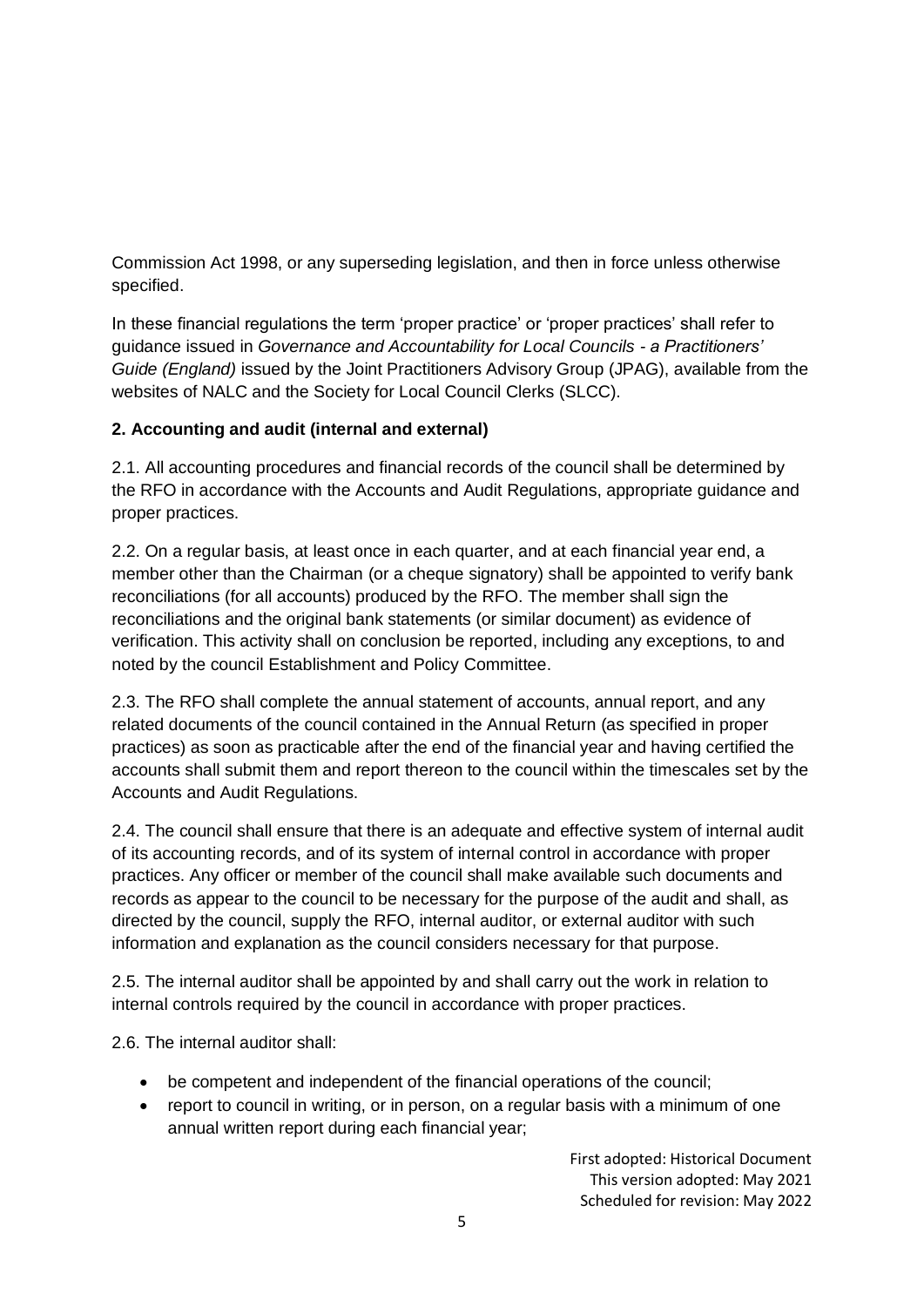- to demonstrate competence, objectivity and independence, be free from any actual or perceived conflicts of interest, including those arising from family relationships; and
- has no involvement in the financial decision making, management or control of the council

2.7. Internal or external auditors may not under any circumstances:

- perform any operational duties for the council;
- initiate or approve accounting transactions; or
- direct the activities of any council employee, except to the extent that such employees have been appropriately assigned to assist the internal auditor.

2.8. For the avoidance of doubt, in relation to internal audit the terms 'independent' and 'independence' shall have the same meaning as is described in proper practices.

2.9. The RFO shall make arrangements for the exercise of electors' rights in relation to the accounts including the opportunity to inspect the accounts, books, and vouchers and display or publish any notices and statements of account required by Audit Commission Act 1998, or any superseding legislation, and the Accounts and Audit Regulations.

2.10. The RFO shall, without undue delay, bring to the attention of all councillors any correspondence or report from internal or external auditors.

## **3. Annual estimates (budget) and forward planning**

3.1. Each committee (if any) shall review its three-year forecast of revenue and capital receipts and payments. Having regard to the forecast, it shall thereafter formulate and submit proposals for the following financial year to the council not later than the end of November each year including any proposals for revising the forecast.

3.2. The RFO must each year, by no later than October, prepare detailed estimates of all receipts and payments including the use of reserves and all sources of funding for the following financial year in the form of a budget to be considered by the [relevant committee and the] council.

3.3. The council shall consider annual budget proposals in relation to the council's three year forecast of revenue and capital receipts and payments including recommendations for the use of reserves and sources of funding and update the forecast accordingly.

3.4. The council shall fix the precept (council tax requirement), and relevant basic amount of council tax to be levied for the ensuing financial year not later than by the end of January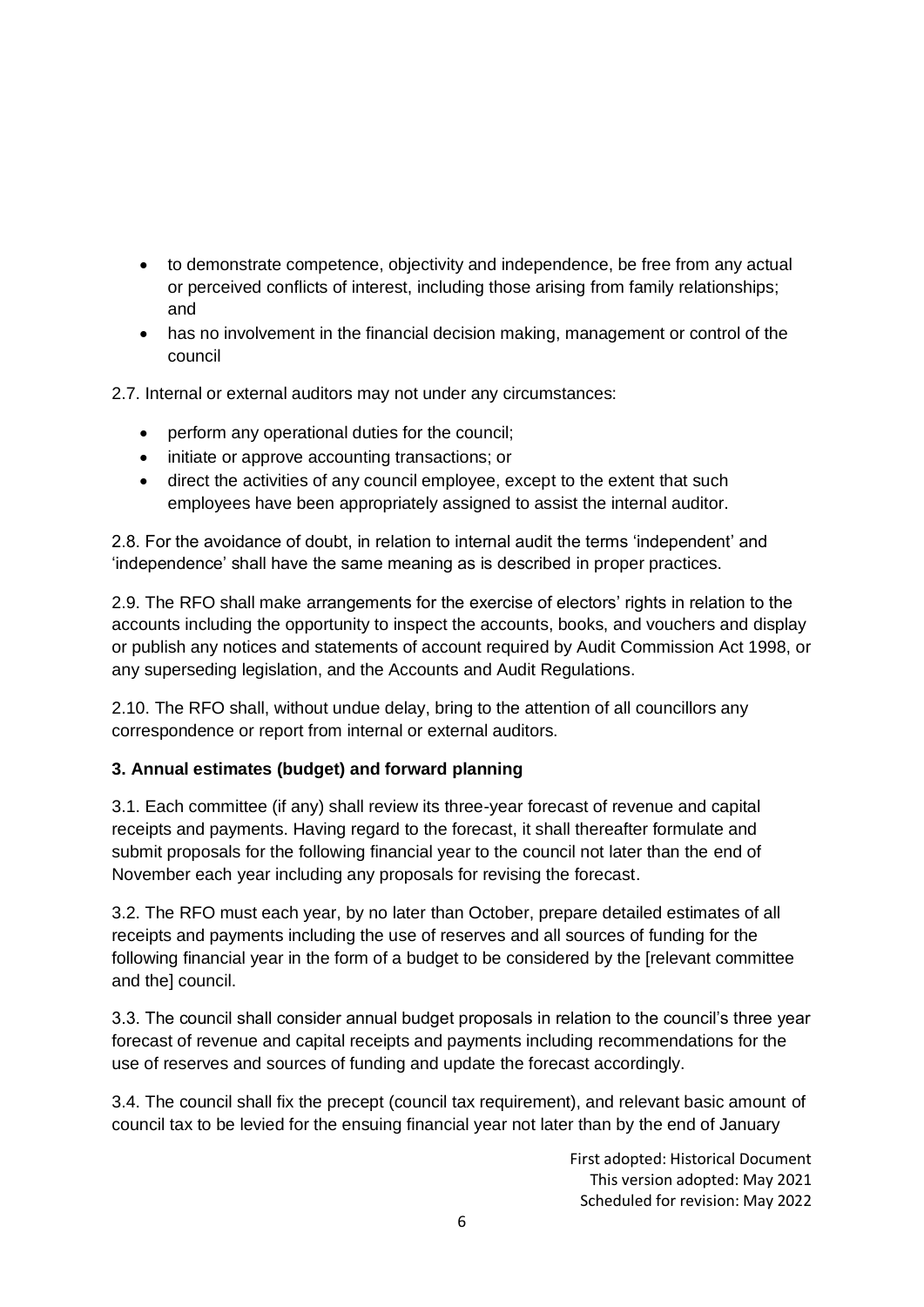each year. The RFO shall issue the precept to the billing authority and shall supply each member with a copy of the approved annual budget.

3.5. The approved annual budget shall form the basis of financial control for the ensuing year.

## **4. Budgetary control and authority to spend**

4.1. Expenditure on revenue items may be authorised up to the amounts included for that class of expenditure in the approved budget. This authority is to be determined by:

- the council for all items over £5,000:
- a duly delegated committee of the council for items over £1,000; or
- the Town Manager, in conjunction with Mayor of Council or Chairman of the appropriate committee, for any items below £1,000.

Such authority is to be evidenced by a minute or by an authorisation slip duly signed by the Town Manager, and where necessary also by the appropriate Chairman.

Contracts may not be disaggregated to avoid controls imposed by these regulations.

4.2. No expenditure may be authorised that will exceed the amount provided in the revenue budget for that class of expenditure other than by resolution of the council, or duly delegated committee. During the budget year and with the approval of council having considered fully the implications for public services, unspent and available amounts may be moved to other budget headings or to an earmarked reserve as appropriate ('virement').

4.3. Unspent provisions in the revenue or capital budgets for completed projects shall not be carried forward to a subsequent year.

4.4. The salary budgets are to be reviewed at least annually before October for the following financial year and such review shall be evidenced by a hard copy schedule signed by the Town Manager and the Mayor of Council or relevant committee. The RFO will inform committees of any changes impacting on their budget requirement for the coming year in good time.

4.5. In cases of extreme risk to the delivery of council services, the Town Manager may authorise revenue expenditure on behalf of the council which in the Town Manager's judgement it is necessary to carry out. Such expenditure includes repair, replacement or other work, whether or not there is any budgetary provision for the expenditure, subject to a limit of £500. The Town Manager shall report such action to the Mayor as soon as possible and to the council as soon as practicable thereafter.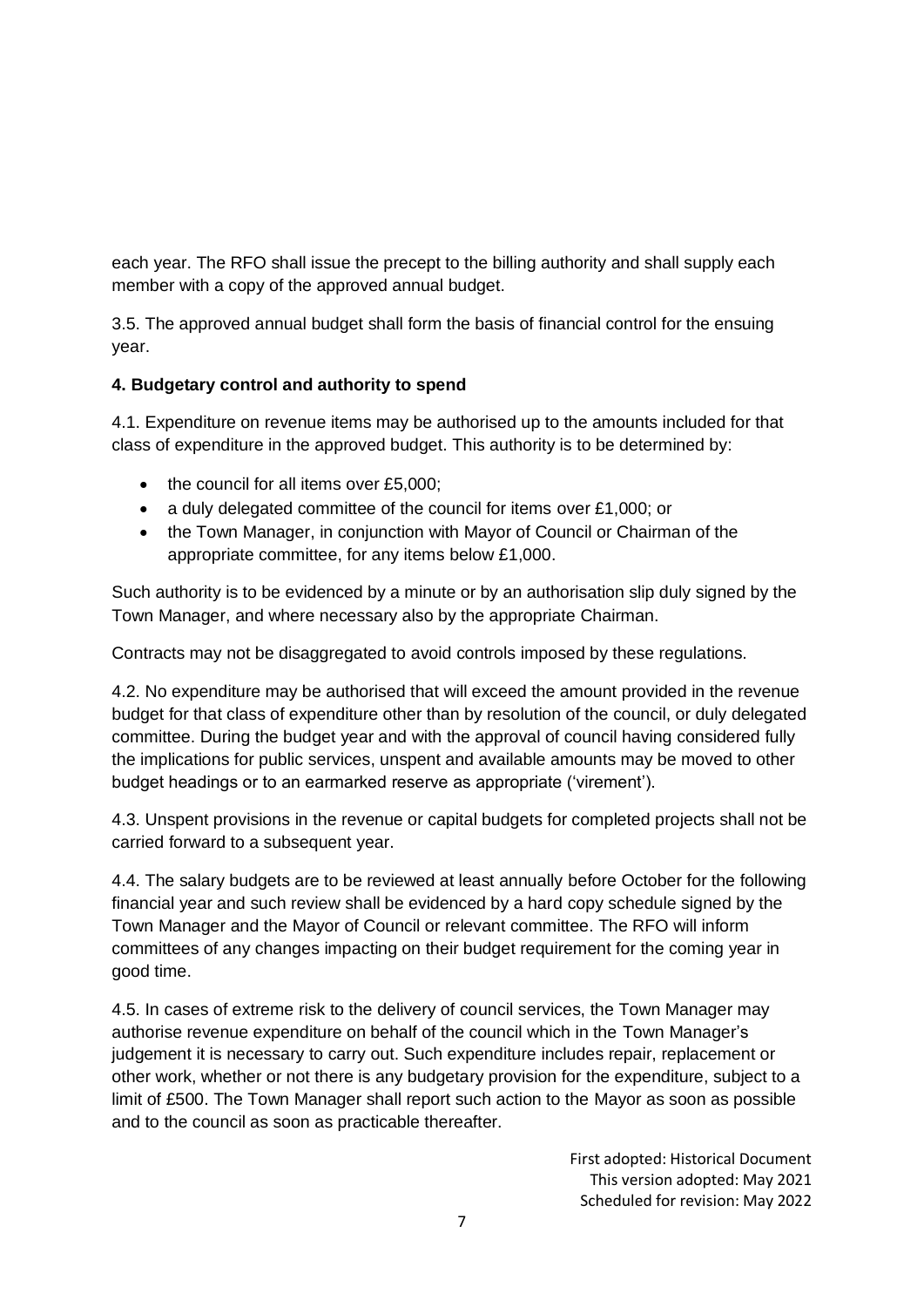4.6. No expenditure shall be authorised in relation to any capital project and no contract entered into or tender accepted involving capital expenditure unless the council is satisfied that the necessary funds are available and the requisite borrowing approval has been obtained.

4.7. All capital works shall be administered in accordance with the council's standing orders and financial regulations relating to contracts.

4.8. The RFO shall regularly provide the council with a statement of receipts and payments to date under each head of the budgets, comparing actual expenditure to the appropriate date against that planned as shown in the budget. These statements are to be prepared at least at the end of each financial quarter and shall show explanations of material variances. For this purpose "material" shall be in excess of £100 or 15% of the budget.

4.9. Changes in earmarked reserves shall be approved by council as part of the budgetary control process.

## **5. Banking arrangements and authorisation of payments**

5.1. The council's banking arrangements, including the bank mandate, shall be made by the RFO and approved by the council; banking arrangements may not be delegated to a committee. They shall be regularly reviewed for safety and efficiency.

5.2. The RFO shall prepare a schedule of payments requiring authorisation, forming part of the Agenda for the Meeting and, together with the relevant invoices, present the schedule to council. The council shall review the schedule for compliance and, having satisfied itself shall authorise payment by a resolution of the council. The approved schedule shall be ruled off and initialled by the Chairman of the Meeting. A detailed list of all payments shall be disclosed within or as an attachment to the minutes of the meeting at which payment was authorised. Personal payments (including salaries, wages, expenses and any payment made in relation to the termination of a contract of employment) may be summarised to remove public access to any personal information.

5.3. All invoices for payment shall be examined, verified and certified by the RFO to confirm that the work, goods or services to which each invoice relates has been received, carried out, examined and represents expenditure previously approved by the council.

5.4. The RFO shall examine invoices for arithmetical accuracy and analyse them to the appropriate expenditure heading. The RFO shall take all steps to pay all invoices submitted, and which are in order, at the next available council meeting.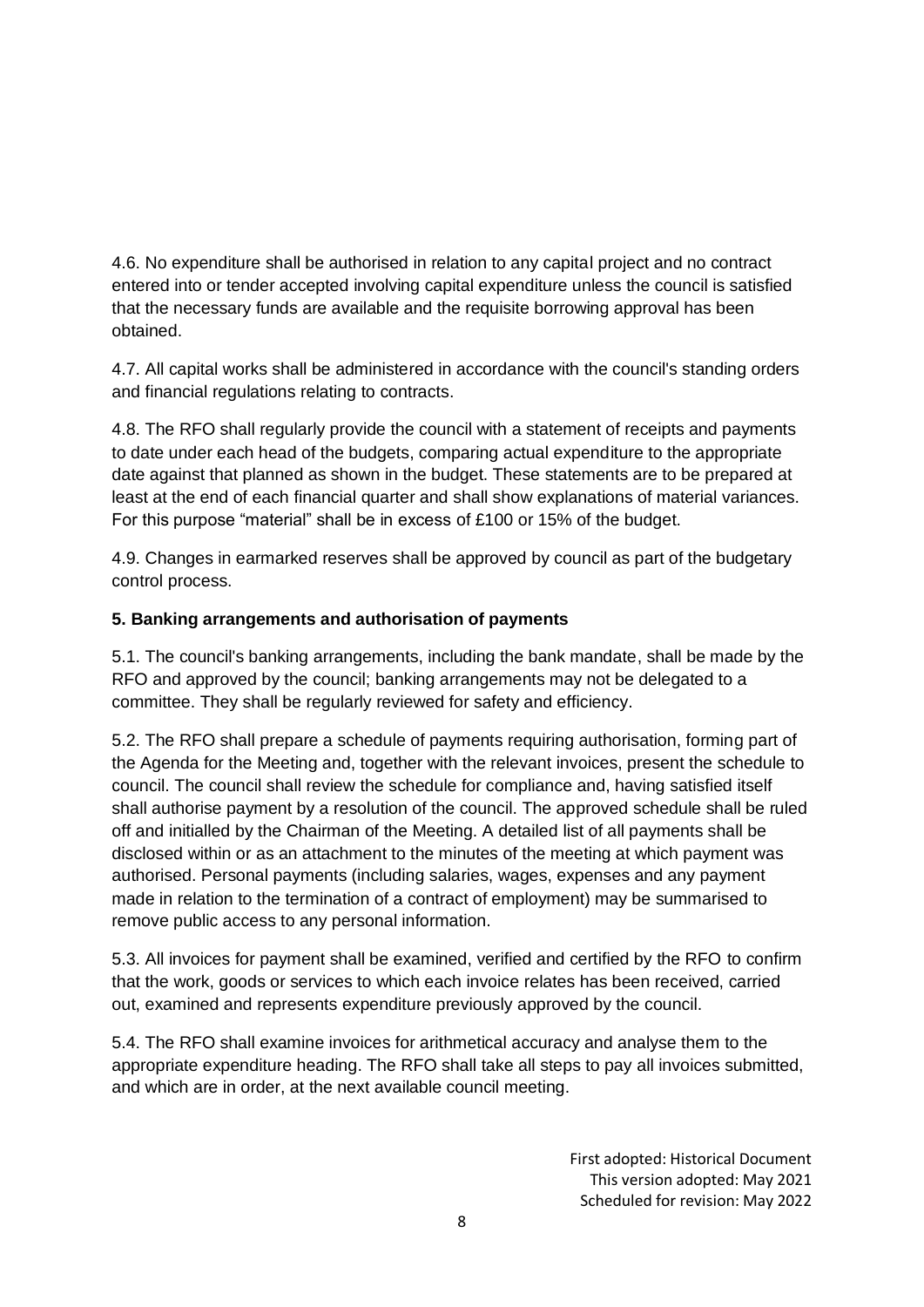5.5. The Town Manager and RFO shall have delegated authority to authorise the payment of items only in the following circumstances:

a) If a payment is necessary to avoid a charge to interest under the Late Payment of Commercial Debts (Interest) Act 1998, and the due date for payment is before the next scheduled Meeting of council, where the Town Manager and RFO certify that there is no dispute or other reason to delay payment, provided that a list of such payments shall be submitted to the next appropriate meeting of council [or finance committee];

b) An expenditure item authorised under 5.6 below (continuing contracts and obligations) provided that a list of such payments shall be submitted to the next appropriate meeting of council; or

c) fund transfers within the councils banking arrangements up to the sum of [£10,000], provided that a list of such payments shall be submitted to the next appropriate meeting of council.

5.6. For each financial year the Town Manager and RFO shall draw up a list of due payments which arise on a regular basis as the result of a continuing contract, statutory duty, or obligation (such as but not exclusively) Salaries, PAYE and NI, Superannuation Fund and regular maintenance contracts and the like for which council, may authorise payment for the year provided that the requirements of regulation 4.1 (Budgetary Controls) are adhered to, provided also that a list of such payments shall be submitted to the next appropriate meeting of council.

5.7. A record of regular payments made under 5.6 above shall be drawn up and be signed by two members on each and every occasion when payment is authorised - thus controlling the risk of duplicated payments being authorised and / or made.

5.8. In respect of grants a duly authorised committee shall approve expenditure within any limits set by council and in accordance with any policy statement approved by council. Any Revenue or Capital Grant in excess of £5,000 shall before payment, be subject to ratification by resolution of the council.

5.9. Members are subject to the Code of Conduct that has been adopted by the council and shall comply with the Code and Standing Orders when a decision to authorise or instruct payment is made in respect of a matter in which they have a disclosable pecuniary or other interest, unless a dispensation has been granted.

5.10. The council will aim to rotate the duties of members in these Regulations so that onerous duties are shared out as evenly as possible over time.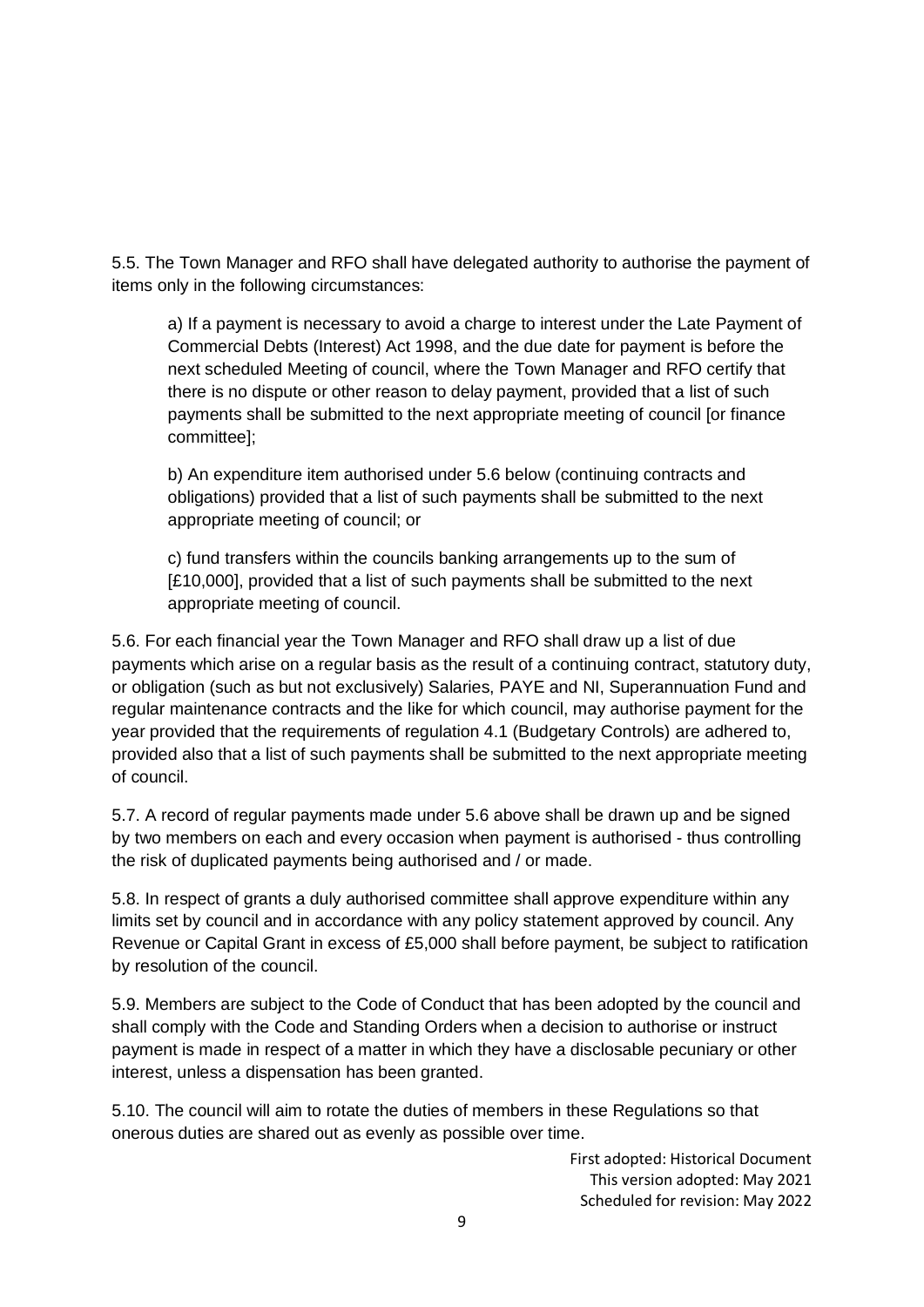5.11. Any changes in the recorded details of suppliers, such as bank account records, shall be approved in writing by a Member.

## **6. Instructions for the making of payments**

6.1. The council will make safe and efficient arrangements for the making of its payments.

6.2. Following authorisation under Financial Regulation 5 above, the council, a duly delegated committee or, if so delegated, the Town Manager or RFO shall give instruction that a payment shall be made.

6.3. All payments shall be affected by cheque or other instructions to the council's bankers, or otherwise, in accordance with a resolution of council.

6.4. Cheques or orders for payment drawn on the bank account in accordance with the schedule as presented to council or committee shall be signed by [one] two member[s] of council, in accordance with a resolution instructing that payment. A member who is a bank signatory, having a connection by virtue of family or business relationships with the beneficiary of a payment, should not, under normal circumstances, be a signatory to the payment in question.

6.5. To indicate agreement of the details shown on the cheque or order for payment with the counterfoil and the invoice or similar documentation, the signatories shall each also initial the cheque counterfoil.

6.6. Cheques or orders for payment shall not normally be presented for signature other than at a council or committee meeting (including immediately before or after such a meeting). Any signatures obtained away from such meetings shall be reported to the council at the next convenient meeting.

6.7. If thought appropriate by the council, payment for utility supplies (energy, telephone and water) and any National Non-Domestic Rates may be made by variable direct debit provided that the instructions are signed by two members and any payments are reported to council as made. The approval of the use of a variable direct debit shall be renewed by resolution of the council at least every two years.

6.8. If thought appropriate by the council, payment for certain items (principally salaries) may be made by banker's standing order provided that the instructions are signed, or otherwise evidenced by two members are retained and any payments are reported to council as made. The approval of the use of a banker's standing order shall be renewed by resolution of the council at least every two years.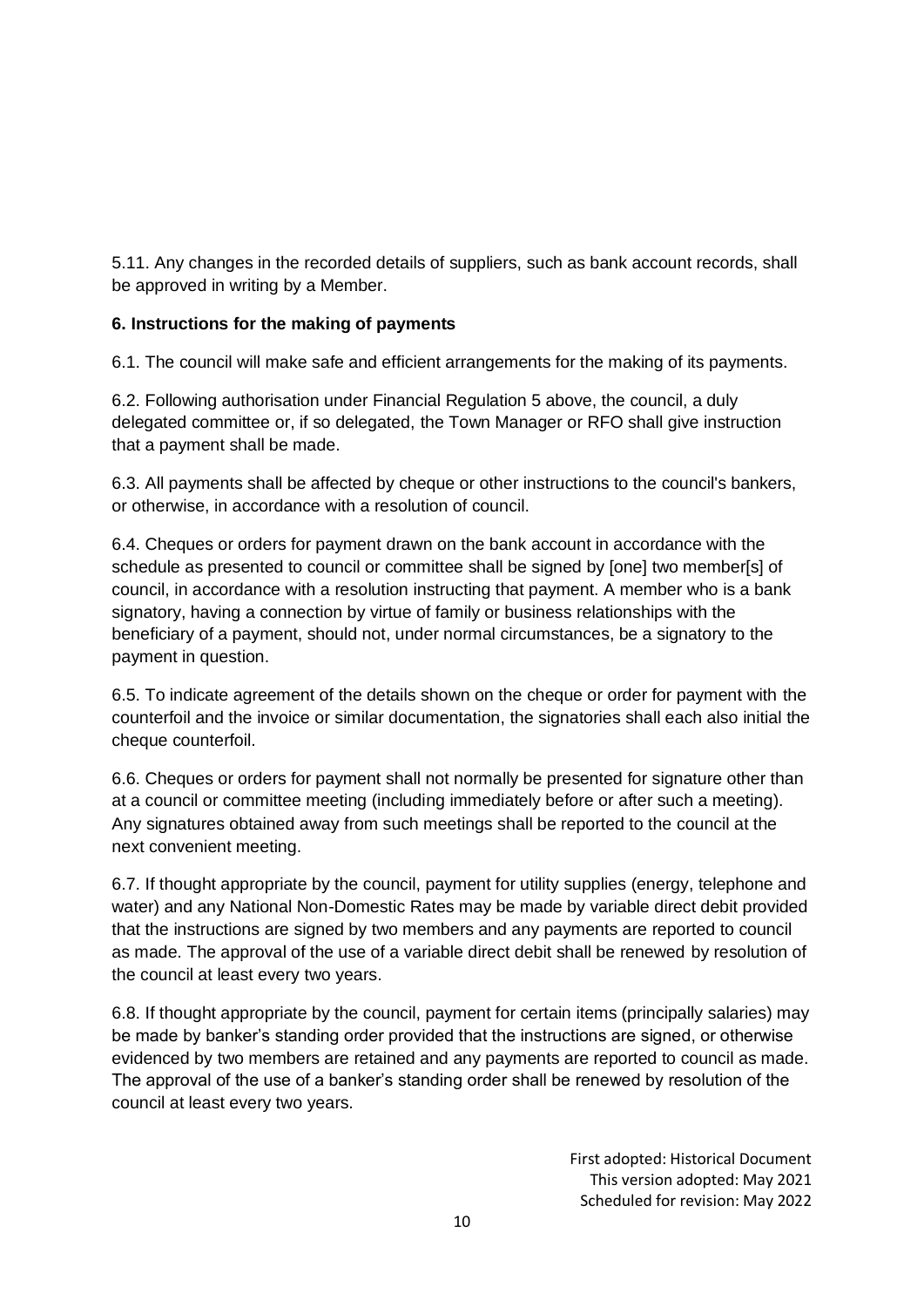6.9. If thought appropriate by the council, payment for certain items may be made by BACS or CHAPS methods provided that the instructions for each payment are signed, or otherwise evidenced, by two authorised bank signatories, are retained and any payments are reported to council as made. The approval of the use of BACS or CHAPS shall be renewed by resolution of the council at least every two years.

6.10. If thought appropriate by the council payment for certain items may be made by internet banking transfer provided evidence is retained showing which members approved the payment.

6.11. Where a computer requires use of a personal identification number (PIN) or other password(s), for access to the council's records on that computer, a note shall be made of the PIN and Passwords and shall be handed to and retained by the Chairman of Council in a sealed dated envelope. This envelope may not be opened other than in the presence of two other councillors. After the envelope has been opened, in any circumstances, the PIN and / or passwords shall be changed as soon as practicable. The fact that the sealed envelope has been opened, in whatever circumstances, shall be reported to all members immediately and formally to the next available meeting of the council. This will not be required for a member's personal computer used only for remote authorisation of bank payments.

6.12. No employee or councillor shall disclose any PIN or password, relevant to the working of the council or its bank accounts, to any person not authorised in writing by the council or a duly delegated committee.

6.13. Regular back-up copies of the records on any computer shall be made and shall be stored securely away from the computer in question, and preferably off site.

6.14. The council, and any members using computers for the council's financial business, shall ensure that anti-virus, anti-spyware and firewall software with automatic updates, together with a high level of security, is used.

6.15. Where internet banking arrangements are made with any bank, the Town Manager as RFO shall be appointed as the Service Administrator. The bank mandate approved by the council shall identify a number of councillors who will be authorised to approve transactions on those accounts. The bank mandate will state clearly the amounts of payments that can be instructed by the use of the Service Administrator alone, or by the Service Administrator with a stated number of approvals.

6.16. Access to any internet banking accounts will be directly to the access page (which may be saved under "favourites"), and not through a search engine or e-mail link. Remembered or saved passwords facilities must not be used on any computer used for council banking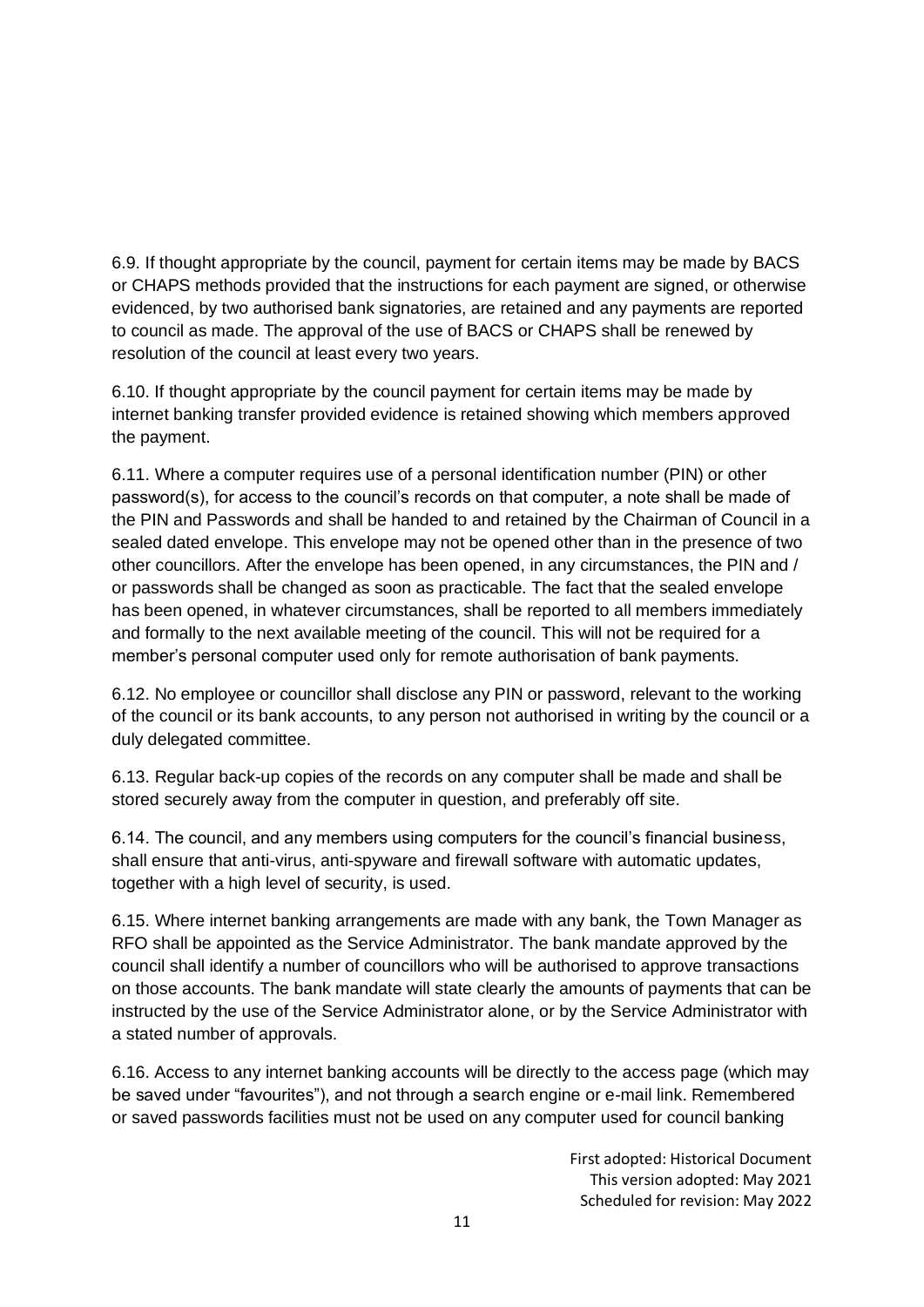work. Breach of this Regulation will be treated as a very serious matter under these regulations.

6.17. Changes to account details for suppliers, which are used for internet banking may only be changed on written hard copy notification by the supplier and supported by hard copy authority for change signed by the Town Manager and a member. A programme of regular checks of standing data with suppliers will be followed.

6.18. Any Debit Card issued for use will be specifically restricted to the Town Manager and will also be restricted to a single transaction maximum value of £1,000 unless authorised by council or finance committee in writing before any order is placed.

6.19. A pre-paid debit card may be issued to employees with varying limits. These limits will be set by the council. Transactions and purchases made will be reported to the council and authority for topping-up shall be at the discretion of the council.

6.20. Any corporate credit card or trade card account opened by the council will be specifically restricted to use by the Town Manager and shall be subject to automatic payment in full at each month-end. Personal credit or debit cards of members or staff shall not be used under any circumstances.

6.21. The RFO may provide petty cash to officers for the purpose of defraying operational and other expenses. Vouchers for payments made shall be forwarded to the RFO with a claim for reimbursement.

a) The RFO shall maintain a petty cash float of £250 for the purpose of defraying operational and other expenses. Vouchers for payments made from petty cash shall be kept to substantiate the payment.

b) Income received must not be paid into the petty cash float but must be separately banked, as provided elsewhere in these regulations.

c) Payments to maintain the petty cash float shall be shown separately on the schedule of payments presented to council under 5.2 above.

## **7. Payment of salaries**

7.1. As an employer, the council shall make arrangements to meet fully the statutory requirements placed on all employers by PAYE and National Insurance legislation. The payment of all salaries shall be made in accordance with payroll records and the rules of PAYE and National Insurance currently operating, and salary rates shall be as agreed by council, or duly delegated committee.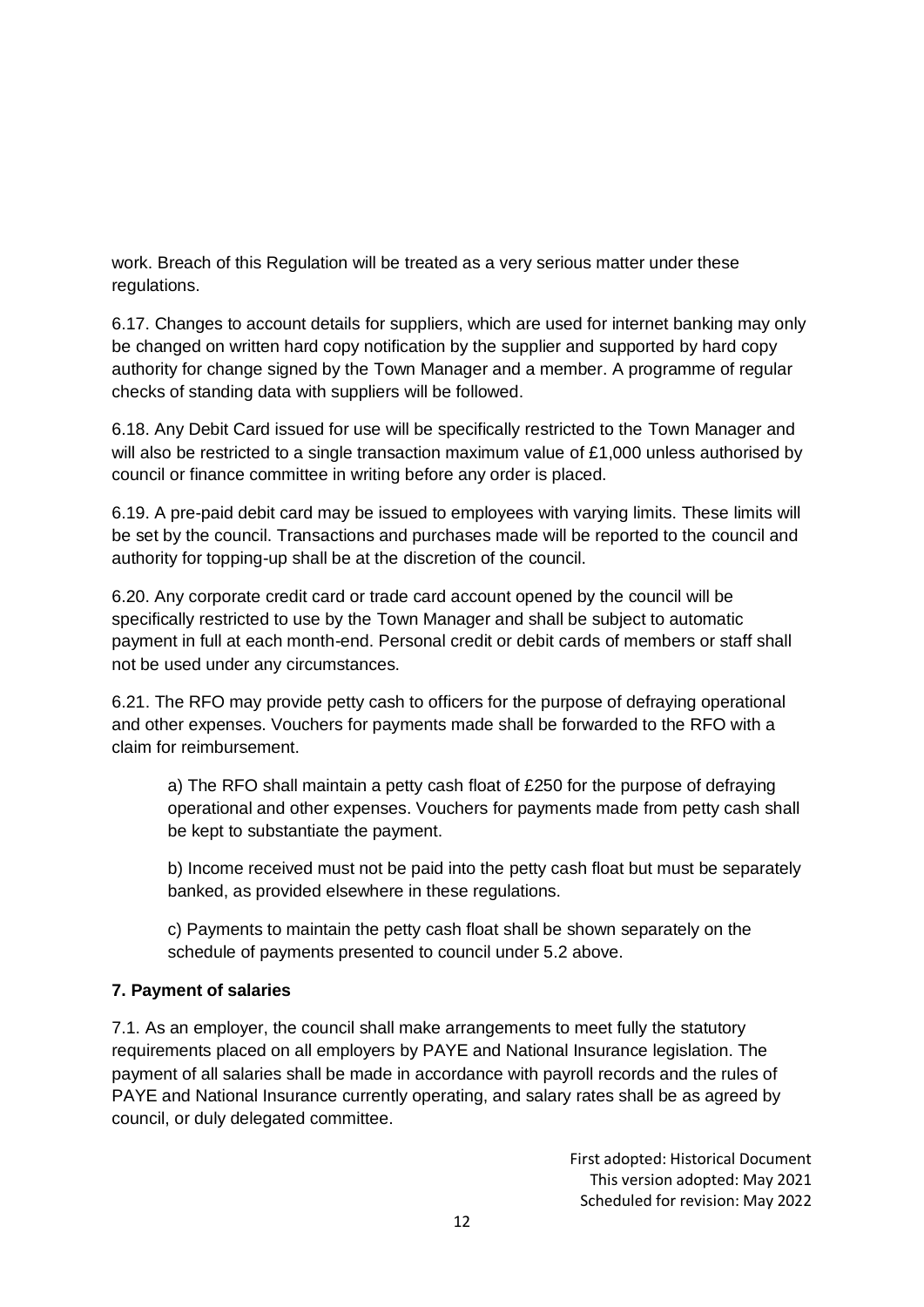7.2. Payment of salaries and payment of deductions from salary such as may be required to be made for tax, national insurance and pension contributions, or similar statutory or discretionary deductions must be made in accordance with the payroll records and on the appropriate dates stipulated in employment contracts, provided that each payment is reported to the next available council meeting, as set out in these regulations above.

7.3. No changes shall be made to any employee's pay, emoluments, or terms and conditions of employment without the prior consent of the council.

7.4. Each and every payment to employees of net salary and to the appropriate creditor of the statutory and discretionary deductions shall be recorded in a separate confidential record (confidential cash book). This confidential record is not open to inspection or review (under the Freedom of Information Act 2000 or otherwise) other than:

- a) by any councillor who can demonstrate a need to know;
- b) by the internal auditor;
- c) by the external auditor; or

d) by any person authorised under Audit Commission Act 1998, or any superseding legislation.

7.5. The total of such payments in each calendar month shall be reported with all other payments as made as may be required under these Financial Regulations, to ensure that only payments due for the period have actually been paid.

7.6. An effective system of personal performance management should be maintained for the senior officers.

7.7. Any termination payments shall be supported by a clear business case and reported to the council. Termination payments shall only be authorised by council.

7.8. Before employing interim staff, the council must consider a full business case.

## **8. Loans and investments**

8.1. All borrowings shall be affected in the name of the council, after obtaining any necessary borrowing approval. Any application for borrowing approval shall be approved by Council as to terms and purpose. The application for borrowing approval, and subsequent arrangements for the loan shall only be approved by full council.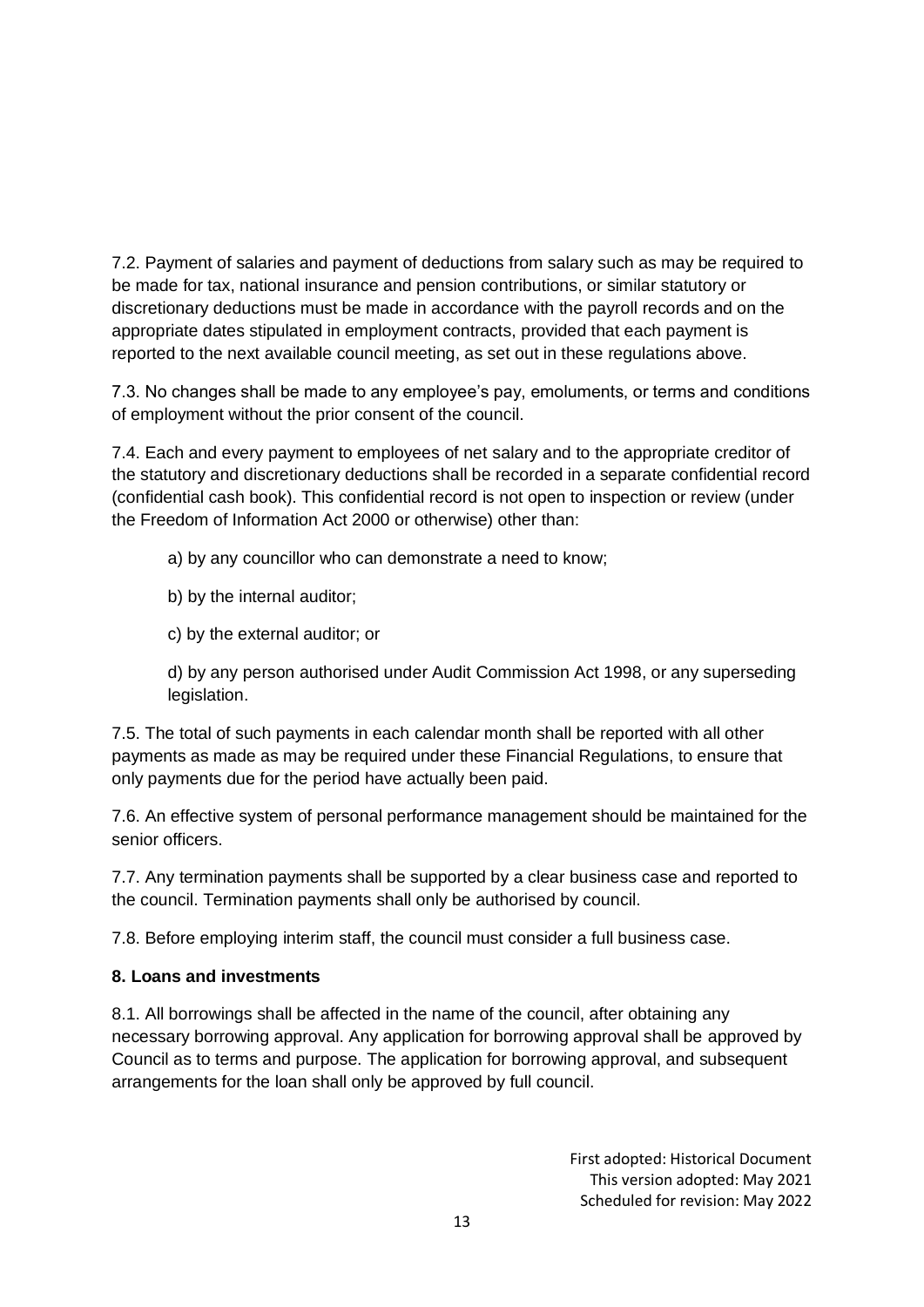8.2. Any financial arrangement which does not require formal borrowing approval from the Secretary of State/Welsh Assembly Government (such as Hire Purchase or Leasing of tangible assets) shall be subject to approval by the full council. In each case a report in writing shall be provided to council in respect of value for money for the proposed transaction.

8.3. The council will arrange with the council's banks and investment providers for the sending of a copy of each statement of account to the Mayor of the council at the same time as one is issued to the Town Manager.

8.4. All loans and investments shall be negotiated in the name of the council and shall be for a set period in accordance with council policy.

8.5. The council shall consider the need for an Investment Strategy and Policy which, if drawn up, shall be in accordance with relevant regulations, proper practices and guidance. Any Strategy and Policy shall be reviewed by the council at least annually.

8.6. All investments of money under the control of the council shall be in the name of the council.

8.7. All investment certificates and other documents relating thereto shall be retained in the custody of the RFO.

8.8. Payments in respect of short term or long-term investments, including transfers between bank accounts held in the same bank, or branch, shall be made in accordance with Regulation 5 (Authorisation of payments) and Regulation 6 (Instructions for payments).

#### **9. Income**

9.1. The collection of all sums due to the council shall be the responsibility of and under the supervision of the RFO.

9.2. Particulars of all charges to be made for work done, services rendered or goods supplied shall be agreed annually by the council, notified to the RFO and the RFO shall be responsible for the collection of all accounts due to the council.

9.3. The council will review all fees and charges at least annually, following a report of the Town Manager.

9.4. Any sums found to be irrecoverable and any bad debts shall be reported to the council and shall be written off in the year.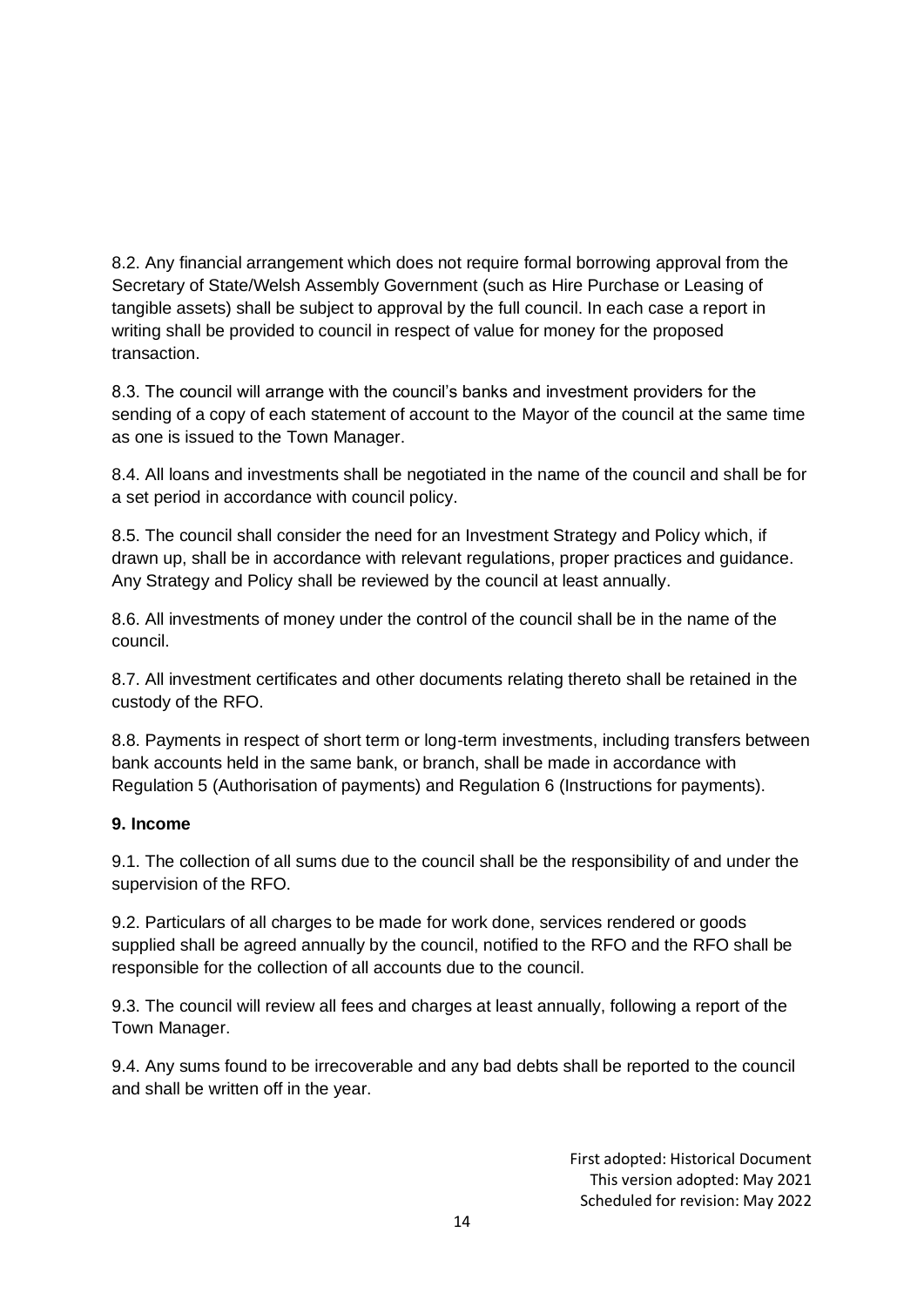9.5. All sums received on behalf of the council shall be banked intact as directed by the RFO. In all cases, all receipts shall be deposited with the council's bankers with such frequency as the RFO considers necessary.

9.6. The origin of each receipt shall be entered on the paying-in slip.

9.7. Personal cheques shall not be cashed out of money held on behalf of the council.

9.8. The RFO shall promptly complete any VAT Return that is required. Any repayment claim due in accordance with VAT Act 1994 section 33 shall be made at least annually coinciding with the financial year end.

9.9. Where any significant sums of cash are regularly received by the council, the RFO shall take such steps as are agreed by the council to ensure that more than one person is present when the cash is counted in the first instance, that there is a reconciliation to some form of control such as ticket issues, and that appropriate care is taken in the security and safety of individuals banking such cash.

## **10. Orders for work, goods and services**

10.1. An official order or letter shall be issued for all work, goods and services unless a formal contract is to be prepared or an official order would be inappropriate. Copies of orders shall be retained.

10.2. Order books shall be controlled by the RFO.

10.3. All members and officers are responsible for obtaining value for money at all times. An officer issuing an official order shall ensure as far as reasonable and practicable that the best available terms are obtained in respect of each transaction, usually by obtaining three or more quotations or estimates from appropriate suppliers, subject to any de minimis provisions in Regulation 11.1 below.

10.4. A member may not issue an official order or make any contract on behalf of the council.

10.5. The RFO shall verify the lawful nature of any proposed purchase before the issue of any order, and in the case of new or infrequent purchases or payments, the RFO shall ensure that the statutory authority shall be reported to the meeting at which the order is approved so that the minutes can record the power being used.

## **11. Contracts**

11.1. Procedures as to contracts are laid down as follows: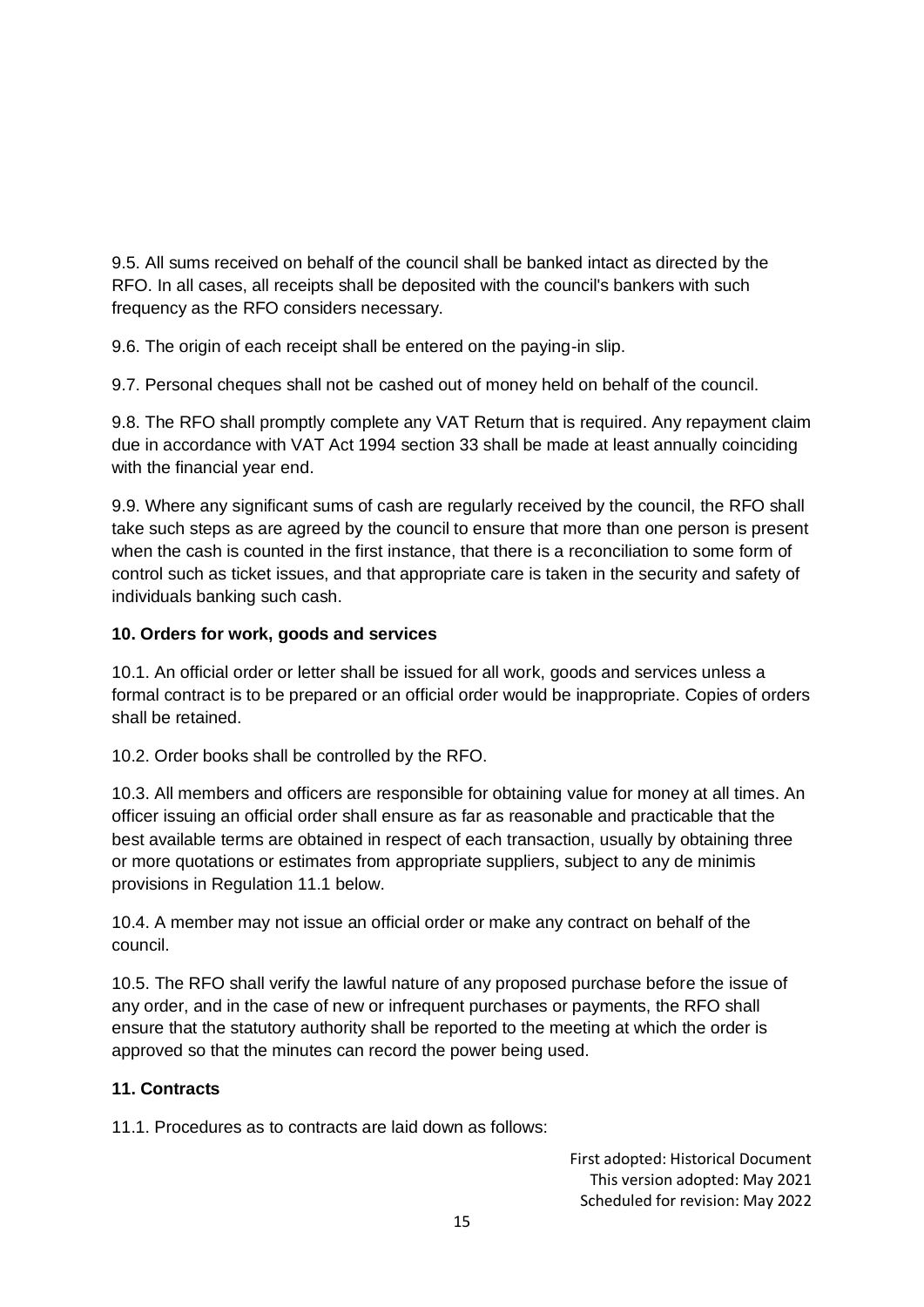a) Every contract shall comply with these financial regulations, and no exceptions shall be made otherwise than in an emergency provided that this regulation need not apply to contracts which relate to items (i) to (vi) below:

i. for the supply of gas, electricity, water, sewerage and telephone services;

ii. for specialist services such as are provided by legal professionals acting in disputes;

iii. for work to be executed or goods or materials to be supplied which consist of repairs to or parts for existing machinery or equipment or plant;

iv. for work to be executed or goods or materials to be supplied which constitute an extension of an existing contract by the council;

v. for additional audit work of the external auditor up to an estimated value of £500 (in excess of this sum the Town Manager shall act after consultation with the Mayor and Deputy Mayor of council); and

vi. for goods or materials proposed to be purchased which are proprietary articles and / or are only sold at a fixed price.

b) Where the council intends to procure or award a public supply contract, public service contract or public works contract as defined by The Public Contracts Regulations 2015 ("the Regulations") which is valued at £25,000 or more, the council shall comply with the relevant requirements of the Regulations<sup>2</sup>.

c) The full requirements of The Regulations, as applicable, shall be followed in respect of the tendering and award of a public supply contract, public service contract or public works contract which exceed thresholds in The Regulations set by the Public Contracts Directive 2014/24/EU (which may change from time to time)<sup>3</sup>.

d) When applications are made to waive financial regulations relating to contracts to enable a price to be negotiated without competition the reason shall be embodied in a recommendation to the council.

<sup>&</sup>lt;sup>2</sup> The Regulations require councils to use the Contracts Finder website to advertise contract opportunities, set out the procedures to be followed in awarding new contracts and to publicise the award of new contracts  $3$  Thresholds currently applicable are:

a) For public supply and public service contracts 209,000 Euros (£181,302)

b) For public works contracts 5,225,000 Euros (£4,551,413)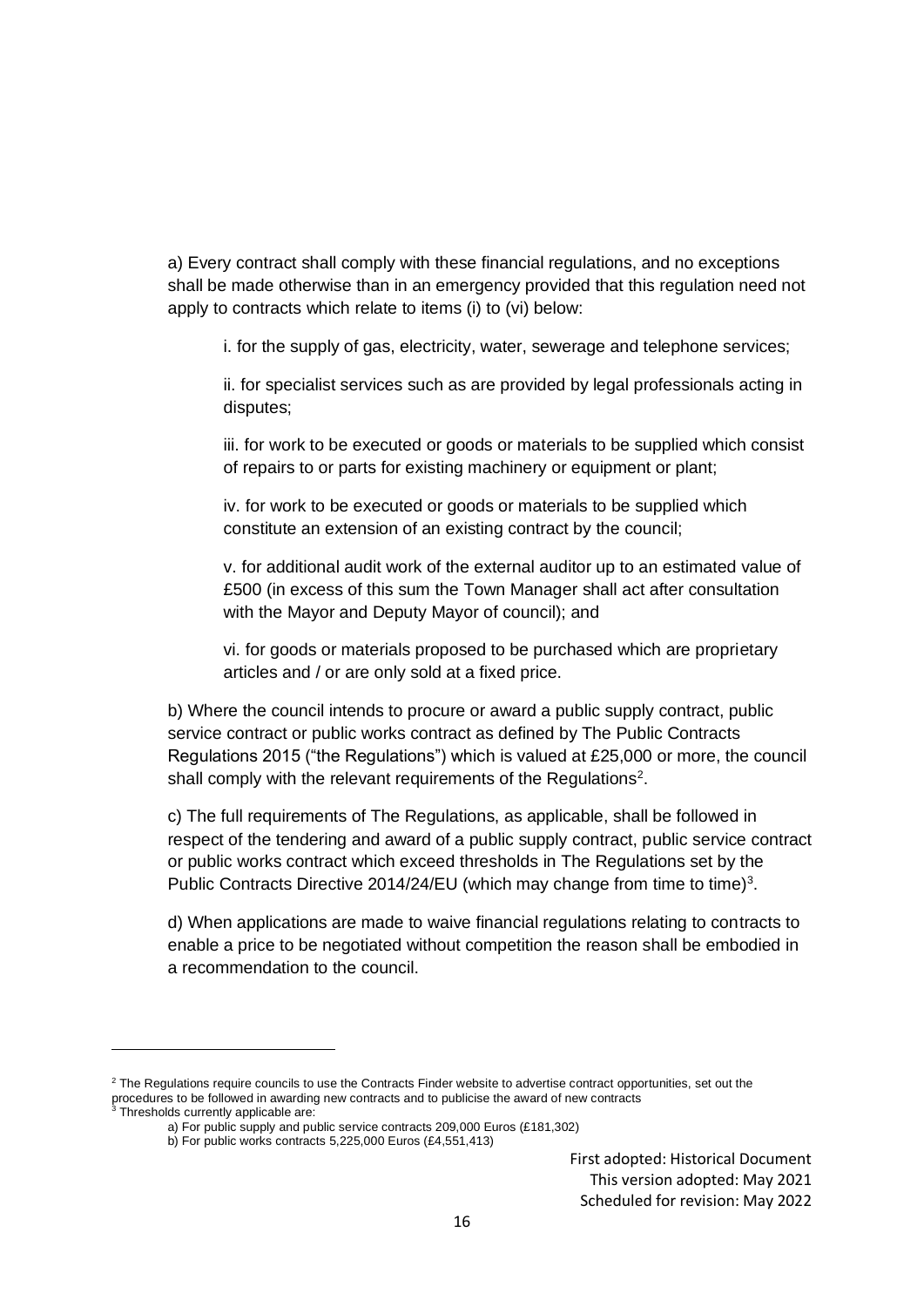e) Such invitation to tender shall state the general nature of the intended contract and the Town Manager shall obtain the necessary technical assistance to prepare a specification in appropriate cases. The invitation shall in addition state that tenders must be addressed to the Town Manager in the ordinary course of post. Each tendering firm shall be supplied with a specifically marked envelope in which the tender is to be sealed and remain sealed until the prescribed date for opening tenders for that contract.

f) All sealed tenders shall be opened at the same time on the prescribed date by the Town Manager in the presence of at least one member of council.

g) Any invitation to tender issued under this regulation shall be subject to Standing Orders and shall refer to the terms of the Bribery Act 2010.

h) When it is to enter into a contract of less than £25,000 in value for the supply of goods or materials or for the execution of works or specialist services other than such goods, materials, works or specialist services as are excepted as set out in paragraph (a) the Town Manager or RFO shall obtain 3 quotations (priced descriptions of the proposed supply); where the value is below £3,000 and above £100 the Town Manager shall strive to obtain 3 estimates. Otherwise, Regulation 10.3 above shall apply.

i) The council shall not be obliged to accept the lowest or any tender, quote or estimate.

j) Should it occur that the council, or duly delegated committee, does not accept any tender, quote or estimate, the work is not allocated and the council requires further pricing, provided that the specification does not change, no person shall be permitted to submit a later tender, estimate or quote who was present when the original decision-making process was being undertaken.

## **12. Payments under contracts for building or other construction works**

12.1. Payments on account of the contract sum shall be made within the time specified in the contract by the RFO upon authorised certificates of the architect or other consultants engaged to supervise the contract (subject to any percentage withholding as may be agreed in the particular contract).

12.2. Where contracts provide for payment by instalments the RFO shall maintain a record of all such payments. In any case where it is estimated that the total cost of work carried out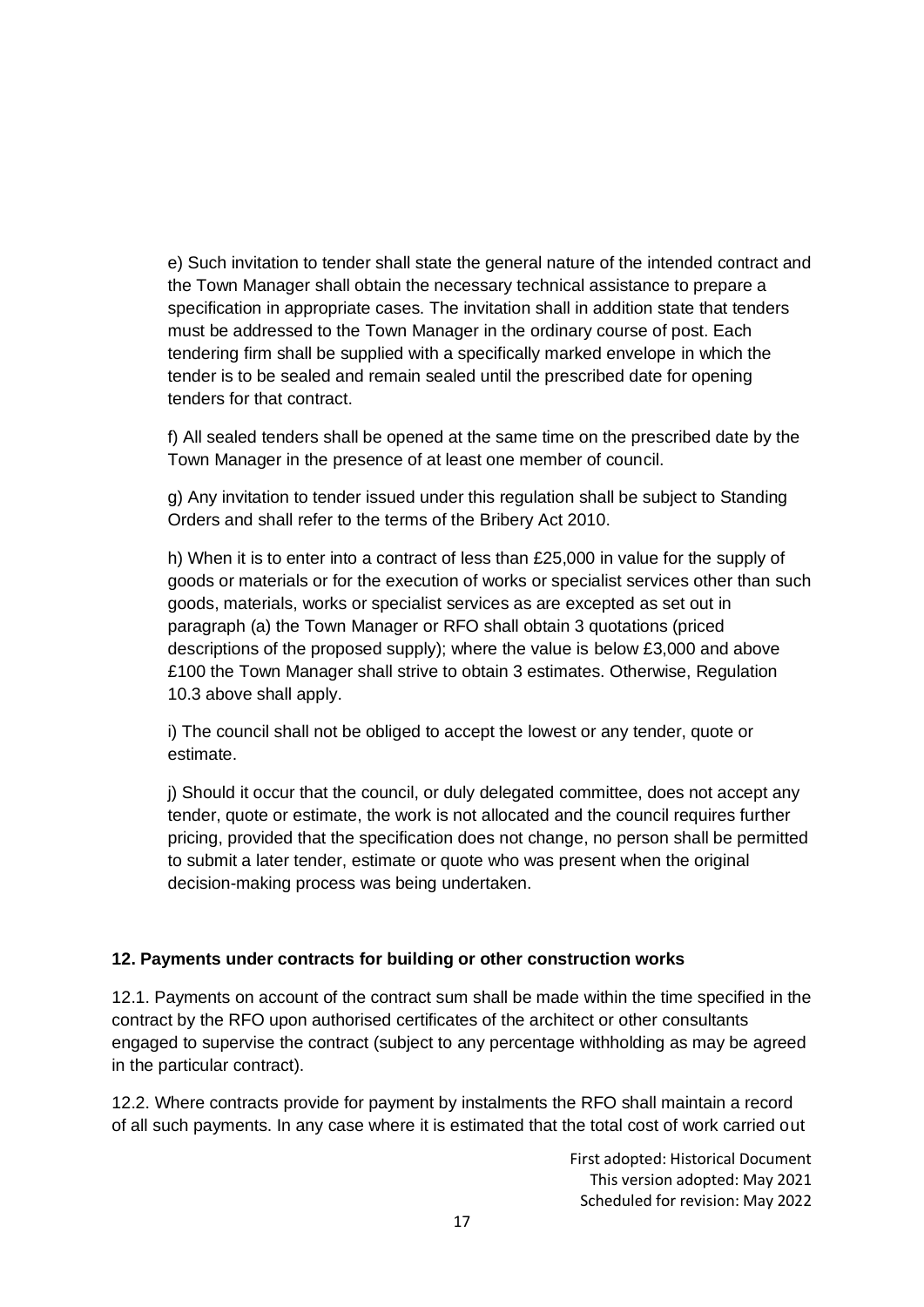under a contract, excluding agreed variations, will exceed the contract sum of 5% or more a report shall be submitted to the council.

12.3. Any variation to a contract or addition to or omission from a contract must be approved by the council and Town Manager to the contractor in writing, the council being informed where the final cost is likely to exceed the financial provision.

## **13. Stores and equipment**

13.1. The officer in charge of each section shall be responsible for the care and custody of stores and equipment in that section.

13.2. Delivery notes shall be obtained in respect of all goods received into store or otherwise delivered and goods must be checked as to order and quality at the time delivery is made.

13.3. Stocks shall be kept at the minimum levels consistent with operational requirements.

13.4. The RFO shall be responsible for periodic checks of stocks and stores at least annually.

## **14. Assets, properties and estates**

14.1. The Town Manager shall make appropriate arrangements for the custody of all title deeds and Land Registry Certificates of properties held by the council. The RFO shall ensure a record is maintained of all properties held by the council, recording the location, extent, plan, reference, purchase details, nature of the interest, tenancies granted, rents payable and purpose for which held in accordance with Accounts and Audit Regulations.

14.2. No tangible moveable property shall be purchased or otherwise acquired, sold, leased or otherwise disposed of, without the authority of the council, together with any other consents required by law, save where the estimated value of any one item of tangible movable property does not exceed £250.

14.3. No real property (interests in land) shall be sold, leased or otherwise disposed of without the authority of the council, together with any other consents required by law. In each case a report in writing shall be provided to council in respect of valuation and surveyed condition of the property (including matters such as planning permissions and covenants) together with a proper business case (including an adequate level of consultation with the electorate).

14.4. No real property (interests in land) shall be purchased or acquired without the authority of the full council. In each case a report in writing shall be provided to council in respect of valuation and surveyed condition of the property (including matters such as planning

First adopted: Historical Document This version adopted: May 2021

Scheduled for revision: May 2022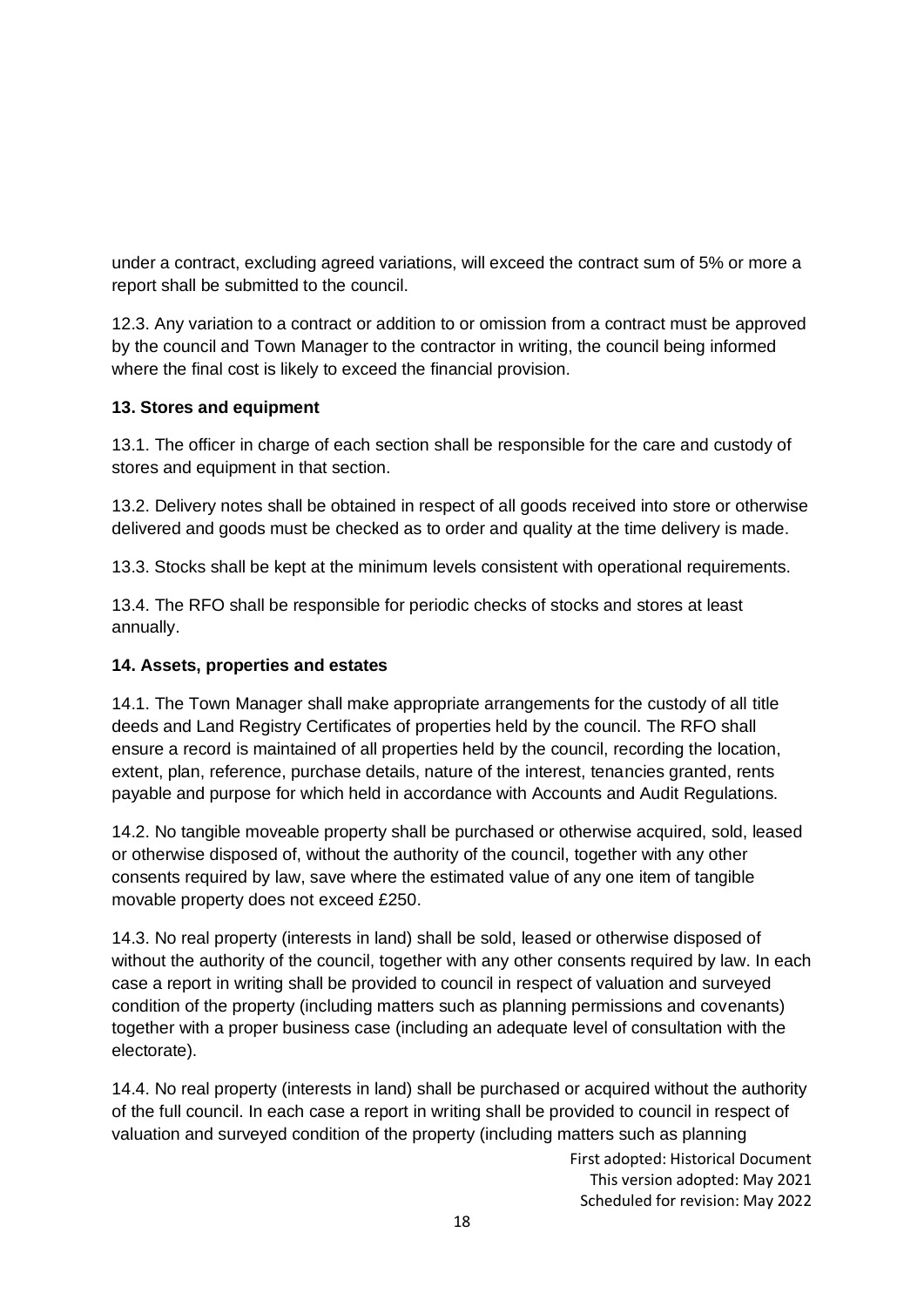permissions and covenants) together with a proper business case (including an adequate level of consultation with the electorate).

14.5. Subject only to the limit set in Regulation 14.2 above, no tangible moveable property shall be purchased or acquired without the authority of the full council. In each case a report in writing shall be provided to council with a full business case.

14.6. The RFO shall ensure that an appropriate and accurate Register of Assets and Investments is kept up to date. The continued existence of tangible assets shown in the Register shall be verified at least annually, possibly in conjunction with a health and safety inspection of assets.

## **15. Insurance**

15.1. Following the annual risk assessment (per Regulation 17), the RFO shall effect all insurances and negotiate all claims on the council's insurers.

15.2. The Town Manager shall give prompt notification to the existing insurer of all new risks, properties or vehicles which require to be insured and of any alterations affecting existing insurances.

15.3. The RFO shall keep a record of all insurances effected by the council and the property and risks covered thereby and annually review it.

15.4. The RFO shall be notified of any loss liability or damage or of any event likely to lead to a claim, and shall report these to council at the next available meeting.

15.5. All appropriate members and employees of the council shall be included in a suitable form of security or fidelity guarantee insurance which shall cover the maximum risk exposure as determined annually by the council, or duly delegated committee.

## **16. Charities**

16.1. Where the council is sole managing trustee of a charitable body the Town Manager shall ensure that separate accounts are kept of the funds held on charitable trusts and separate financial reports made in such form as shall be appropriate, in accordance with Charity Law and legislation, or as determined by the Charity Commission. The Town Manager shall arrange for any audit or independent examination as may be required by Charity Law or any Governing Document.

## **17. Risk management**